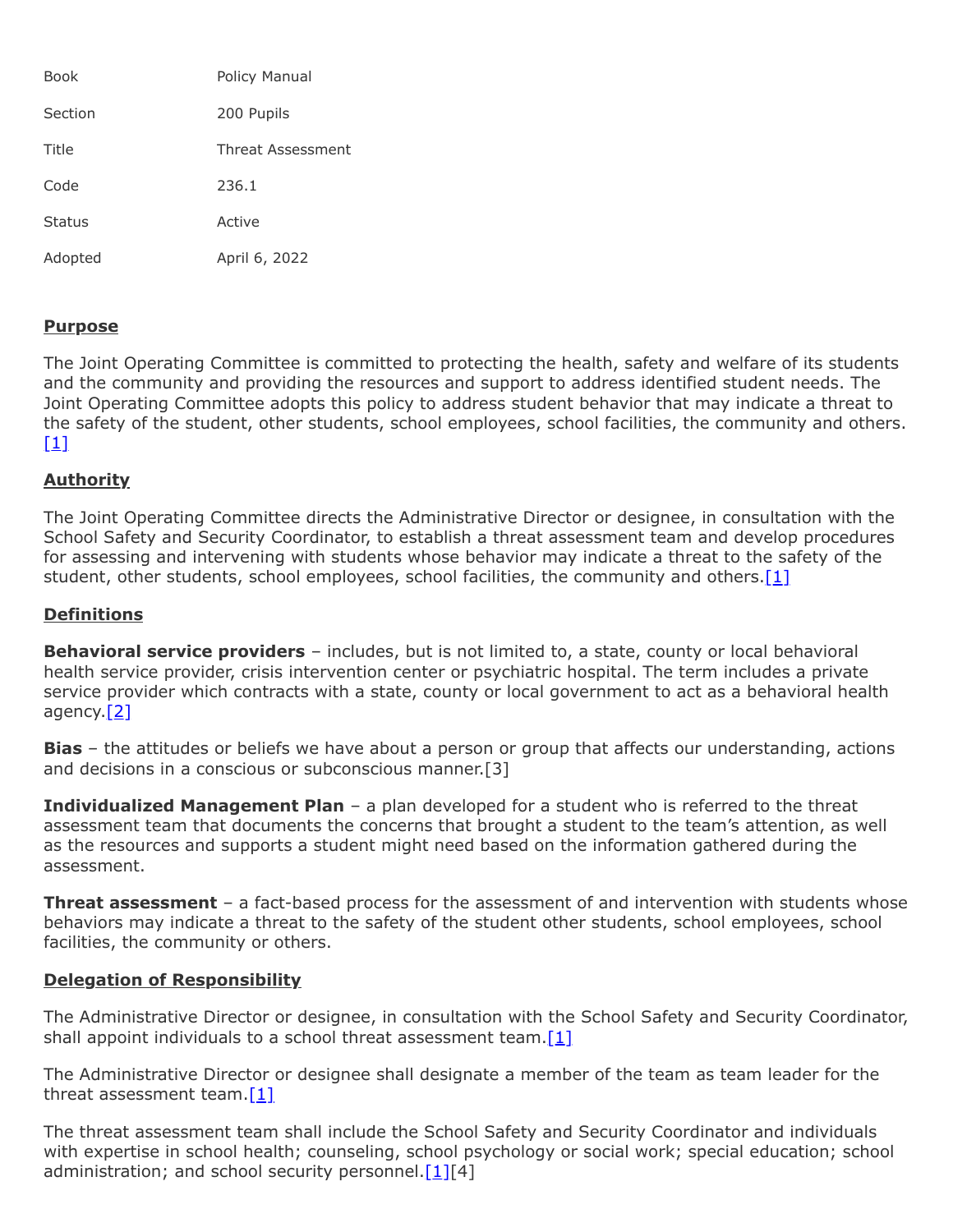The Administrative Director or designee may assign additional staff members or designated community resources to the threat assessment team for assessment and response support.

The Administrative Director or designee shall develop and implement administrative regulations to support the threat assessment process.

# **Guidelines**

### **Training**

The Administrative Director or designee shall ensure that threat assessment team members are provided individual and/or group training on: $[1]$ 

- 1. Responsibilities of threat assessment team members.
- 2. Process of identifying, reporting, assessing, responding to and intervening with threats.
- 3. Identifying and avoiding racial, cultural or disability bias.[3][5]
- 4. Confidentiality requirements under state and federal laws and regulations, and Joint Operating Committee policies.[6][7][8][9][10]
- 5. Youth suicide awareness, prevention and response.[11]
- 6. Safe2Say Something procedures.[7]
- 7. Positive Behavioral Intervention and Support.

Threat assessment team training shall be credited toward professional education requirements and school safety and security training requirements for staff, in accordance with applicable law and Joint Operating Committee policy[.\[1\]\[](https://www.legis.state.pa.us/cfdocs/legis/LI/uconsCheck.cfm?txtType=HTM&yr=1949&sessInd=0&smthLwInd=0&act=14&chpt=13E&sctn=2&subsctn=0)7][\[12\]](http://www.legis.state.pa.us/cfdocs/legis/LI/uconsCheck.cfm?txtType=HTM&yr=1949&sessInd=0&smthLwInd=0&act=14&chpt=12&sctn=5&subsctn=2)[\[13\]](http://www.legis.state.pa.us/cfdocs/legis/LI/uconsCheck.cfm?txtType=HTM&yr=1949&sessInd=0&smthLwInd=0&act=14&chpt=12&sctn=5&subsctn=5)[\[14\]](https://www.legis.state.pa.us/cfdocs/legis/LI/uconsCheck.cfm?txtType=HTM&yr=1949&sessInd=0&smthLwInd=0&act=14&chpt=13B&sctn=10&subsctn=0)[15]

### Information for Students, Parents/Guardians and Staff

The school shall notify students, staff and parents/guardians about the existence and purpose of the threat assessment team through posting information on the school website, publishing in handbooks and through other appropriate methods. $[1]$ 

The threat assessment team shall make available age-appropriate informational materials to students regarding recognition of threatening or at-risk behavior that may present a threat to the student, other students, school employees, school facilities, the community or others and how to report concerns, including through the Safe2Say Something program and other school reporting hotlines or methods. Informational materials shall be available for review by parents/guardians.[\[1\]\[](https://www.legis.state.pa.us/cfdocs/legis/LI/uconsCheck.cfm?txtType=HTM&yr=1949&sessInd=0&smthLwInd=0&act=14&chpt=13E&sctn=2&subsctn=0)5][11][16][17][18]

The threat assessment team shall make available informational materials for employees regarding recognition of threatening or at-risk behavior that may present a threat to the student, other students, school employees, school facilities, the community or others and how to report concerns, including through the Safe2Say Something program and other school reporting hotlines or methods. Information for school employees shall include a list of the staff members who have been appointed to the threat assessment team. $[1][5][11][16][18]$ 

#### Reporting and Identification

The threat assessment team shall document, assess and respond to reports received regarding students whose behavior may indicate a threat to the safety of the student, other students, school employees, school facilities, the community or others.<sup>[1]</sup>

The threat assessment team shall assist in assessing and responding to reports that are received through the Safe2Say Something Program identifying students who may be a threat to themselves or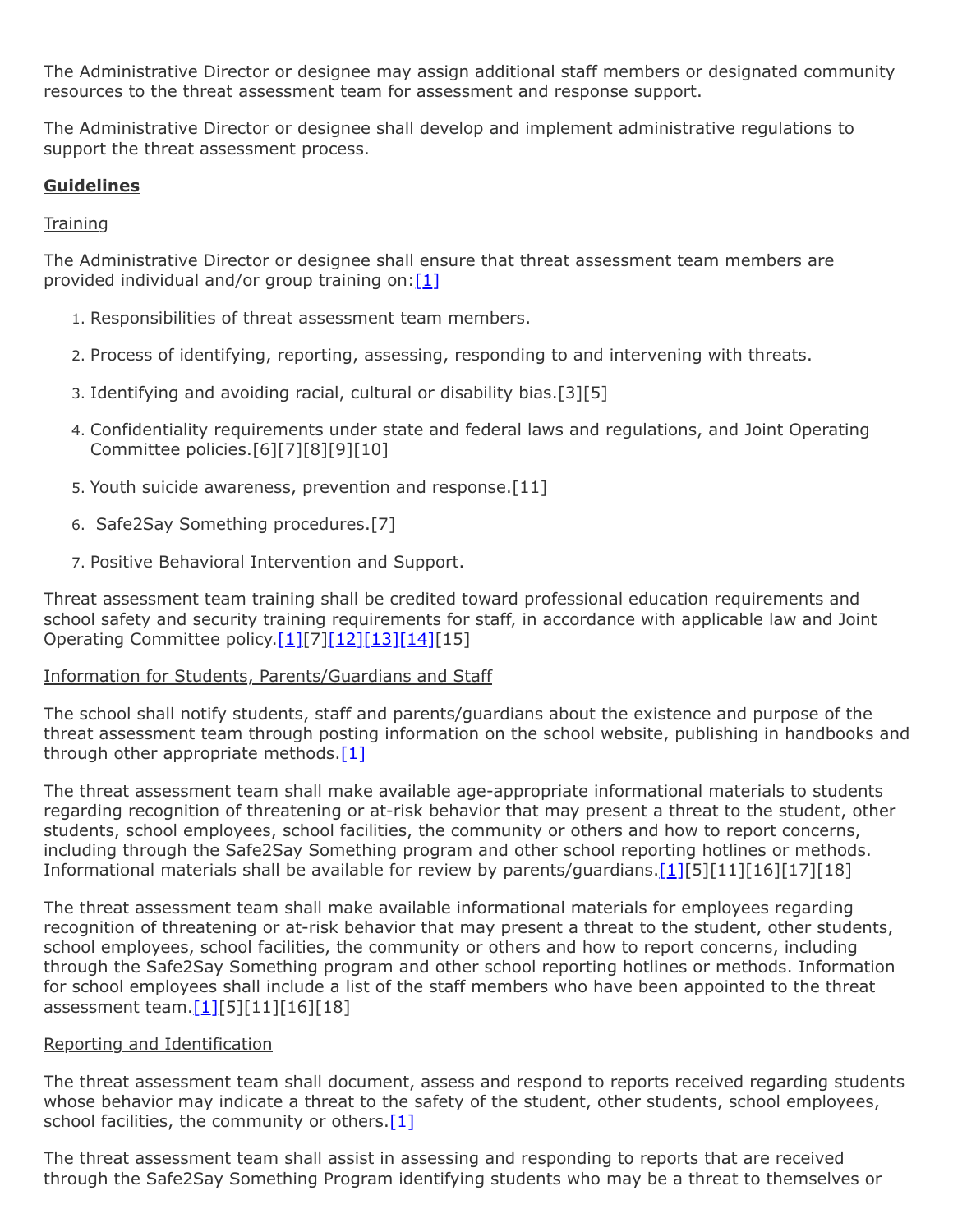# others.[\[1\]](https://www.legis.state.pa.us/cfdocs/legis/LI/uconsCheck.cfm?txtType=HTM&yr=1949&sessInd=0&smthLwInd=0&act=14&chpt=13E&sctn=2&subsctn=0)[7]

The threat assessment team shall assist in assessing and responding to reports of students exhibiting self-harm or suicide risk factors or warning signs, as identified in accordance with applicable law and Joint Operating Committee policy.<sup>[\[1\]](https://www.legis.state.pa.us/cfdocs/legis/LI/uconsCheck.cfm?txtType=HTM&yr=1949&sessInd=0&smthLwInd=0&act=14&chpt=13E&sctn=2&subsctn=0)[11]</sup>

When the threat assessment team has made a preliminary determination that a student's reported behavior may indicate a threat to the safety of the student, other students, school employees, school facilities, the community or others, the team shall immediately take the following steps: $[1]$ 

- 1. Notify the Administrative Director or designee and School Safety and Security Coordinator of the reported threat.
- 2. Notify the building administrator of the school building the student attends of the reported threat, who shall notify the student's parent/guardian of the reported threat.

When a reported student's behavior indicates that there may be an imminent threat to the safety of the student or others, or an emergency situation, a threat assessment team member shall take immediate action, which may include promptly reporting to the appropriate law enforcement agency and school administration. $[1][4][7][19]$  $[1][4][7][19]$ 

Where a threat assessment team member has reasonable cause to suspect that a reported situation indicates that a student may be a victim of child abuse, the member shall make a report of suspected child abuse in accordance with law and Joint Operating Committee policy. $[1][20][21]$  $[1][20][21]$  $[1][20][21]$ 

### Inquiry and Assessment

In investigating, assessing and responding to threat reports, the threat assessment team shall make a determination if the report should be addressed under one or more specific Joint Operating Committee policies or administrative regulations, based on the subject matter of the report and the requirements of law, regulations and Joint Operating Committee policy, including, but not limited to, reports involving:

- 1. Discrimination/Title IX Sexual Harassment.[5][16]
- 2. Bullying/Cyberbullying.[18]
- 3. Suicide Awareness, Prevention and Response.[11]
- 4. Hazing.[22]
- 5. Dating Violence.[23]

Members of the threat assessment team, in coordination with the student's school district of residence, shall engage in an assessment of the reported student behavior that may indicate a threat, in accordance with training and established procedures. This process may include, but is not limited to:

- 1. Interviewing the student, other students, staff, parents/guardians or others regarding the subject(s) of the reported threat.
- 2. Reviewing existing academic, health and disciplinary records and assignments, as appropriate, regarding the subject(s) of the report.
- 3. Conducting searches of lockers, storage spaces, and other possessions on school property as applicable, in accordance with applicable law, regulations and Joint Operating Committee policy. [24]
- 4. Examining outside resources such as social media sites, in coordination with law enforcement, or contacting law enforcement, juvenile probation, or community agencies to request additional information about the subject(s) of the report, in accordance with law, regulations and Joint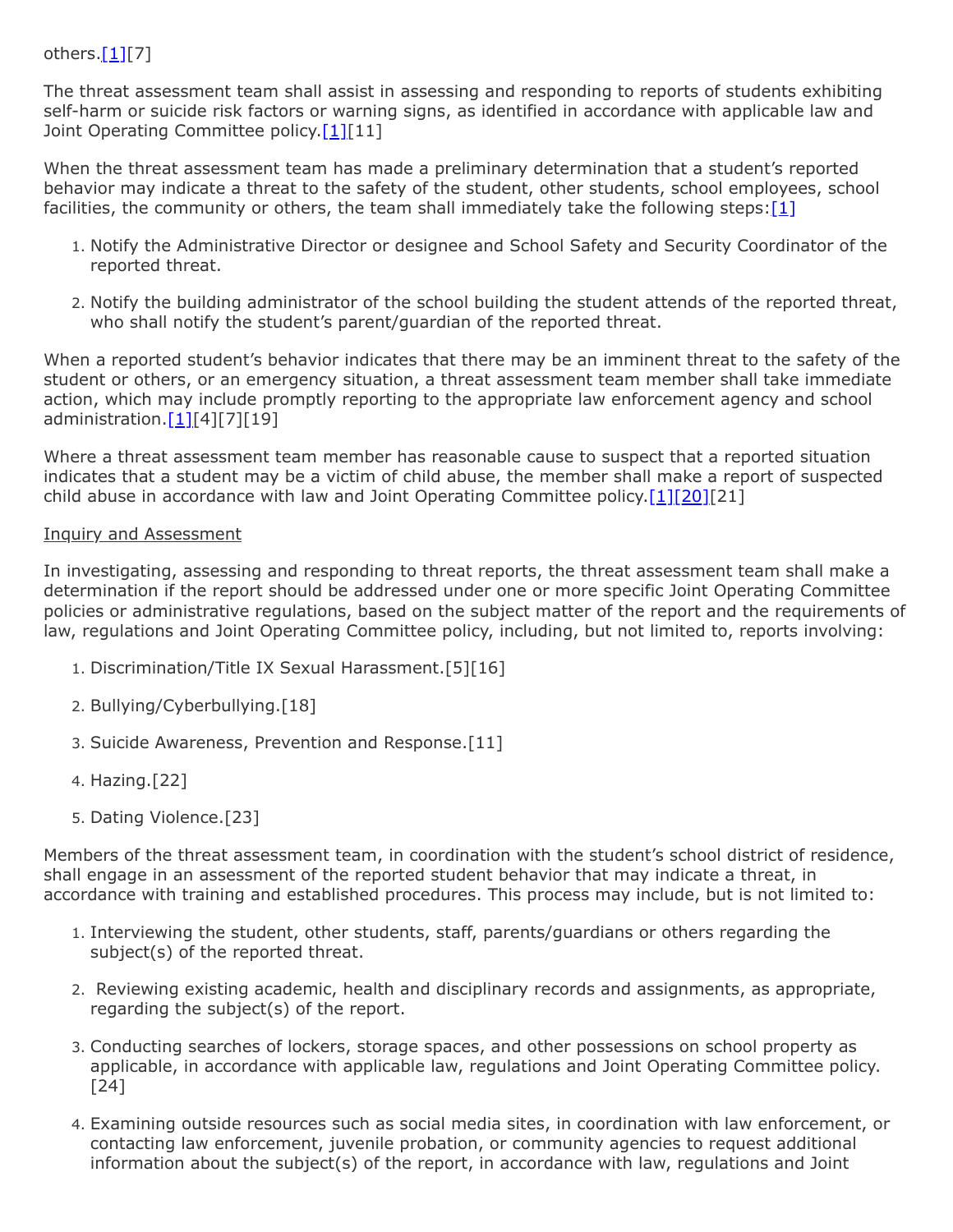Operating Committee policies.

5. Where appropriate, convening the appropriate team to assess and/or address the situation that is the subject of the report, such as the Individualized Education Program (IEP) team, Section 504 Team, Behavior Support team, Student Assistance Program team, or others.[6][25][26][27][28]

The threat assessment team shall establish and implement procedures, in accordance with the school's Memorandum of Understanding, to address situations where the investigation of a reported threat shall be transferred to the appropriate law enforcement agency.[4][19]

The threat assessment team may request that the county agency or juvenile probation department consult and cooperate with the team in assessing the student who is the subject of a preliminary determination regarding a threat.  $[1]$ 

When assessment of a student's behavior determines that it is not a threat to the student, other students, school employees, school facilities, the community or others, the threat assessment team shall document the assessment and may refer the student to other appropriate resources such as a child study team, the Student Assistance Program team, an IEP or Section 504 Team or other school supports and services.

# Response and Intervention

The threat assessment team, in coordination with the student's school district of residence, shall develop an Individualized Management Plan for each student identified and assessed as posing a threat to the student, other students, school employees, school facilities, the community or others. The plan should document the team's evaluation of the threat and recommendations for disposition of the threat, including the information gathered during the assessment and recommendations for response and intervention.

Following notification to the student's parent/guardian, the threat assessment team, in coordination with the student's school district of residence, may refer the student to an appropriate program or take action to address the reported situation in accordance with applicable Joint Operating Committee policy, which may include, but is not limited to:  $[1]$ 

- 1. A referral to the Student Assistance Program.[6]
- 2. A referral to the appropriate law enforcement agency.[4][7][19]
- 3. An appropriate evaluation to determine whether the student is a qualified student with a disability in need of a Section 504 Service Agreement or in need of special education services through an Individualized Education Program (IEP), in accordance with applicable law and Joint Operating Committee policy.[25][26]
- 4. A referral to the student's IEP Team to review and address the student's IEP and/or Positive Behavior Support Plan. This could include, but is not limited to, a manifestation determination or functional behavioral assessment in accordance with applicable law, regulations and Joint Operating Committee policy.[26][27][28]
- 5. A referral to the student's Section 504 Team to review and address the student's Section 504 Service Agreement and/or Positive Behavior Support Plan.[25]
- 6. With prior parental consent, a referral to a behavioral service provider, health care provider or county agency.[29]
- 7. Addressing behavior in accordance with applicable discipline policies and the Code of Student Conduct.[30][31][32][33]
- 8. Ongoing monitoring of the student by the threat assessment team, a child study team, Student Assistance Program team or other appropriate personnel.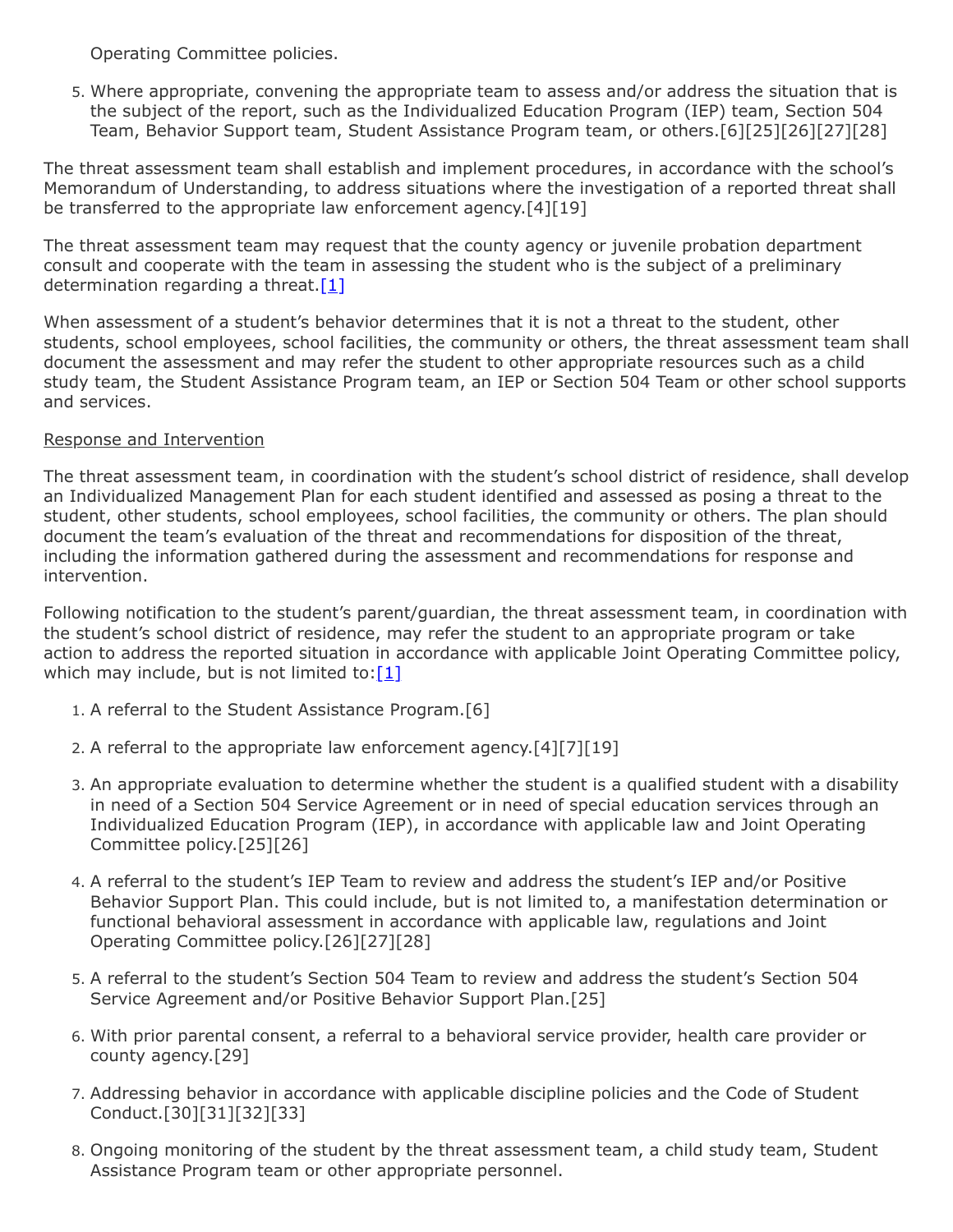9. Taking steps to address the safety of any potential targets identified by the reported threat.[7][34]

# *Safe Schools Incident Reporting –*

For Safe Schools reporting purposes, the term **incident** means an instance involving an act of violence; the possession of a weapon; the possession, use, or sale of a controlled substance or drug paraphernalia as defined in the Pennsylvania Controlled Substance, Drug, Device and Cosmetic Act; the possession, use, or sale of alcohol or tobacco; or conduct that constitutes an offense listed under the Safe Schools Act.[19][\[35\]](http://pacodeandbulletin.gov/Display/pacode?file=/secure/pacode/data/022/chapter10/s10.2.html&d=reduce)[\[36\]](http://www.legis.state.pa.us/cfdocs/legis/LI/uconsCheck.cfm?txtType=HTM&yr=1949&sessInd=0&smthLwInd=0&act=14&chpt=13A&sctn=3&subsctn=0)[\[37\]](http://www.legis.state.pa.us/cfdocs/legis/LI/uconsCheck.cfm?txtType=HTM&yr=1972&sessInd=0&smthLwInd=0&act=64&chpt=0&sctn=2&subsctn=0)

When a reported threat also meets the definition of an incident under the Safe Schools Act, in accordance with reporting requirements, the Administrative Director or designee shall immediately report required incidents, if not previously reported by school staff, and may report discretionary incidents committed by students on school property, at any school-sponsored activity or on a conveyance providing transportation to or from the school or a school-sponsored activity to the local police department that has jurisdiction over the school's property, in accordance with state law and regulations, the procedures set forth in the Memorandum of Understanding with local law enforcement and Joint Operating Committee policies.[19][30[\]\[35\]](http://pacodeandbulletin.gov/Display/pacode?file=/secure/pacode/data/022/chapter10/s10.2.html&d=reduce)[\[36\]](http://www.legis.state.pa.us/cfdocs/legis/LI/uconsCheck.cfm?txtType=HTM&yr=1949&sessInd=0&smthLwInd=0&act=14&chpt=13A&sctn=3&subsctn=0)[\[38\]](http://pacodeandbulletin.gov/Display/pacode?file=/secure/pacode/data/022/chapter10/s10.21.html&d=reduce)[\[39\]](http://pacodeandbulletin.gov/Display/pacode?file=/secure/pacode/data/022/chapter10/s10.22.html&d=reduce)[\[40\]](http://www.legis.state.pa.us/cfdocs/legis/LI/uconsCheck.cfm?txtType=HTM&yr=1949&sessInd=0&smthLwInd=0&act=14&chpt=13A&sctn=2&subsctn=1)

The Administrative Director or designee shall notify the parent/guardian, if not previously notified by school staff, of any student directly involved in an incident on school property, at any school-sponsored activity or on a conveyance providing transportation to or from the school or a school-sponsored activity, who is a victim or suspect, immediately, as soon as practicable. The Administrative Director or designee will inform the parent/guardian whether or not the local police department that has jurisdiction over the school property has been or may be notified of the incident. The Administrative Director or designee will document attempts made to reach the parent/guardian.[19[\]\[35\]](http://pacodeandbulletin.gov/Display/pacode?file=/secure/pacode/data/022/chapter10/s10.2.html&d=reduce)[\[41\]](http://pacodeandbulletin.gov/Display/pacode?file=/secure/pacode/data/022/chapter10/s10.25.html&d=reduce)

# *Students With Disabilities –*

When reporting an incident committed by a student with a disability or referring a student with a disability to a law enforcement agency, the school shall provide the information required by state and federal laws and regulations and shall ensure that copies of the special education and disciplinary records of the student are transmitted for consideration by these authorities. The school shall ensure compliance with the Family Educational Rights and Privacy Act when transmitting copies of the student's special education and disciplinary records.[8][10][\[42\]](http://www.law.cornell.edu/uscode/text/20/1232g)[\[43\]](http://www.law.cornell.edu/uscode/text/20/1415)[\[44\]](http://www.law.cornell.edu/cfr/text/34/part-300)[\[45\]](http://www.law.cornell.edu/cfr/text/34/part-99)

## Monitoring and Management

If a student has an Individualized Management Plan, the threat assessment team shall monitor the Individualized Management Plan and coordinate with the designated team or resource to provide support and follow-up assessment as necessary. Follow-up assessments, referrals, re-entry plans and other supports shall be documented as part of the student's Individualized Management Plan.

The threat assessment team, in coordination with the student's school district of residence, other appropriate teams and supports, shall determine when the student's Individualized Management Plan is no longer needed for disposition of the threat(s), and may transfer appropriate information in accordance with applicable law, regulations and Joint Operating Committee policy.[6][8][10][11][25] [26]

## Records Access and Confidentiality

In order to carry out their duties and facilitate the timely assessment of and intervention with students whose behavior may indicate a threat, the threat assessment team shall have access to the following student information to the extent permitted under applicable law and regulations[:\[1\]](https://www.legis.state.pa.us/cfdocs/legis/LI/uconsCheck.cfm?txtType=HTM&yr=1949&sessInd=0&smthLwInd=0&act=14&chpt=13E&sctn=2&subsctn=0)

1. Student health records.<sup>[\[46\]\[](http://www.legis.state.pa.us/cfdocs/legis/LI/uconsCheck.cfm?txtType=HTM&yr=1949&sessInd=0&smthLwInd=0&act=14&chpt=14&sctn=9&subsctn=0)47]</sup>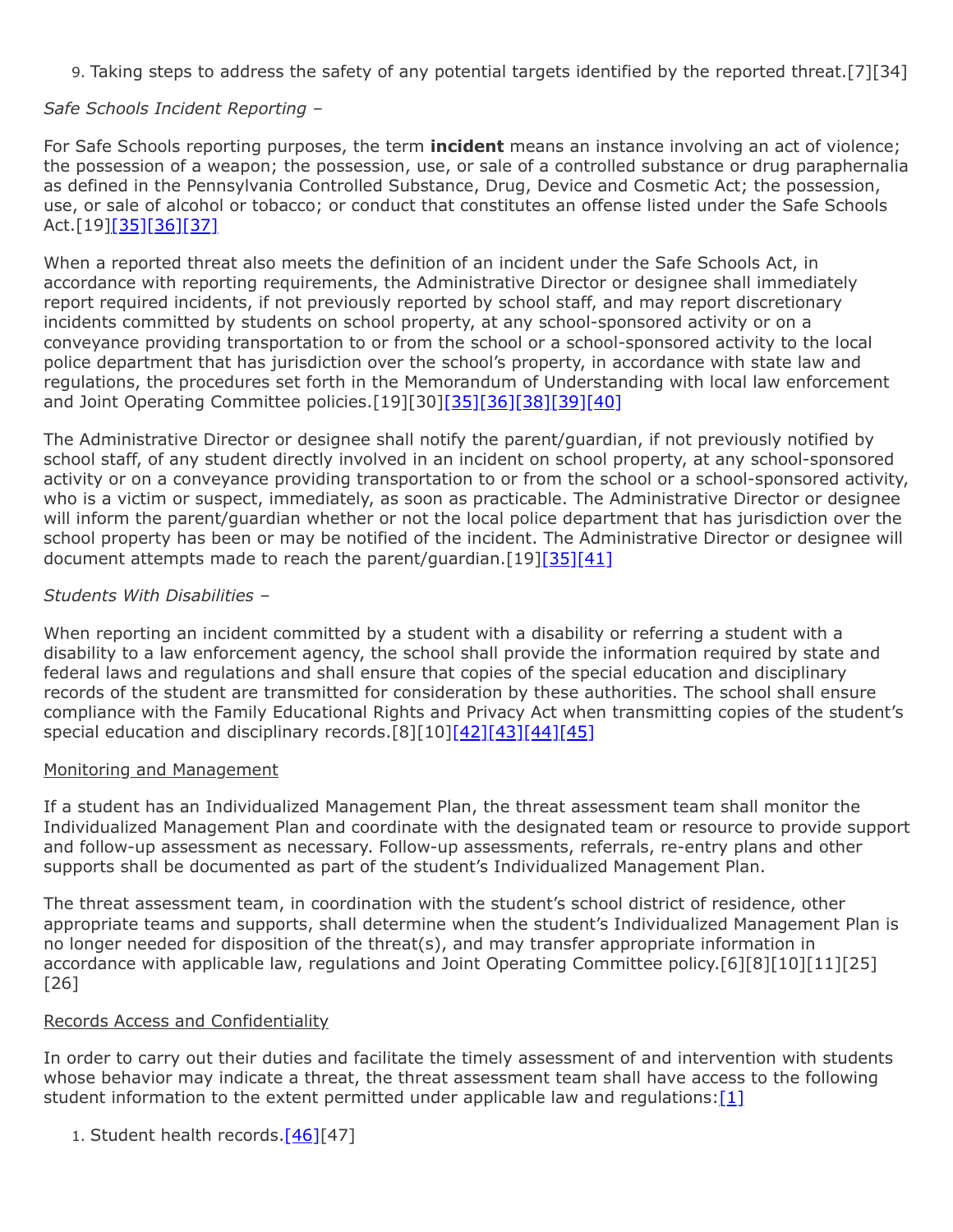- 2. Prior school disciplinary records.[8][10][48]
- 3. Records related to adjudication under applicable law and regulations.[48][\[49\]](http://www.legis.state.pa.us/cfdocs/legis/LI/uconsCheck.cfm?txtType=HTM&yr=1949&sessInd=0&smthLwInd=0&act=14&chpt=13A&sctn=4&subsctn=0)[\[50\]](http://www.legis.state.pa.us/cfdocs/legis/LI/uconsCheck.cfm?txtType=HTM&yr=1949&sessInd=0&smthLwInd=0&act=14&chpt=13A&sctn=5&subsctn=0)[\[51\]](http://www.legis.state.pa.us/cfdocs/legis/LI/uconsCheck.cfm?txtType=HTM&yr=1949&sessInd=0&smthLwInd=0&act=14&chpt=13A&sctn=7&subsctn=0)[\[52\]](http://www.legis.state.pa.us/cfdocs/legis/LI/consCheck.cfm?txtType=HTM&ttl=42&div=0&chpt=63&sctn=41&subsctn=0)[53]
- 4. Records of prior behavioral or mental health or psychological evaluations or screenings maintained by the school entity.
- 5. Other records or information that may be relevant to evaluating a threat or determining treatment or referral options for a student that are maintained by the school entity.

The threat assessment team shall use all information or records obtained in fulfilling the team's duty in accordance with law to evaluate a threat or to recommend disposition of a threat. Team members shall not redisclose any record or information obtained or otherwise use any record of a student beyond the purpose for which the disclosure was made to the team, in accordance with law.  $[1]$ 

The threat assessment team shall maintain confidentiality and handle all student records in accordance with applicable law, regulations, Joint Operating Committee policy, the Student Records Plan and the school's legal and investigative obligations.[6][8][9][10][11][18[\]\[42\]](http://www.law.cornell.edu/uscode/text/20/1232g)[\[45\]](http://www.law.cornell.edu/cfr/text/34/part-99)[48[\]\[54\]](https://www.legis.state.pa.us/cfdocs/legis/LI/uconsCheck.cfm?txtType=HTM&yr=1949&sessInd=0&smthLwInd=0&act=14&chpt=13D&sctn=4&subsctn=0)

Threat assessment members whose other assignments and roles require confidentiality of specific student communications, in accordance with law, shall ensure that all confidential communications and information are addressed in accordance with applicable law, regulations, Joint Operating Committee policy and administrative regulations.[9][\[55\]](http://pacodeandbulletin.gov/Display/pacode?file=/secure/pacode/data/022/chapter12/s12.12.html&d=reduce)[\[56\]](http://www.legis.state.pa.us/cfdocs/legis/LI/consCheck.cfm?txtType=HTM&ttl=42&div=0&chpt=59&sctn=45&subsctn=0)[\[57\]](http://www.legis.state.pa.us/cfdocs/legis/LI/consCheck.cfm?txtType=HTM&ttl=42&div=0&chpt=83&sctn=37&subsctn=0)[\[58\]](https://www.law.cornell.edu/cfr/text/42/part-2)

## Annual Joint Operating Committee Report

The threat assessment team shall provide the required information to the Administrative Director, in consultation with the School Safety and Security Coordinator, to annually develop and present to the Joint Operating Committee, at an executive session, a report outlining the school's approach to threat assessment, which shall include: $[1]$ 

- 1. Verification that the school's threat assessment team and process complies with applicable law and regulations.
- 2. The number of threat assessment teams assigned in the school, and their composition.
- 3. The total number of threats assessed that year.
- 4. A summary of interactions with outside law enforcement agencies, juvenile probation and behavioral service providers.
- 5. An assessment of the school's threat assessment team(s) operation.
- 6. Recommendations for improvement of the school's threat assessment processes.
- 7. Any additional information required by the Administrative Director or designee.

The annual threat assessment report shall be presented as part of the annual report to the Joint Operating Committee by the School Safety and Security Coordinator on school safety and security practices. $[1][4]$  $[1][4]$ 

The threat assessment team's information addressing verification of compliance with law and regulations, the number of threat assessment teams assigned in the school and their composition, the total number of threats assessed that year, and any additional information required by the Administrative Director or designee shall be included in the School Safety and Security Coordinator's annual report on school safety and security practices that is submitted to the state's School Safety and Security Committee.[\[1\]\[](https://www.legis.state.pa.us/cfdocs/legis/LI/uconsCheck.cfm?txtType=HTM&yr=1949&sessInd=0&smthLwInd=0&act=14&chpt=13E&sctn=2&subsctn=0)4[\]\[59\]](https://www.legis.state.pa.us/cfdocs/legis/LI/uconsCheck.cfm?txtType=HTM&yr=1949&sessInd=0&smthLwInd=0&act=14&chpt=13B&sctn=9&subsctn=0)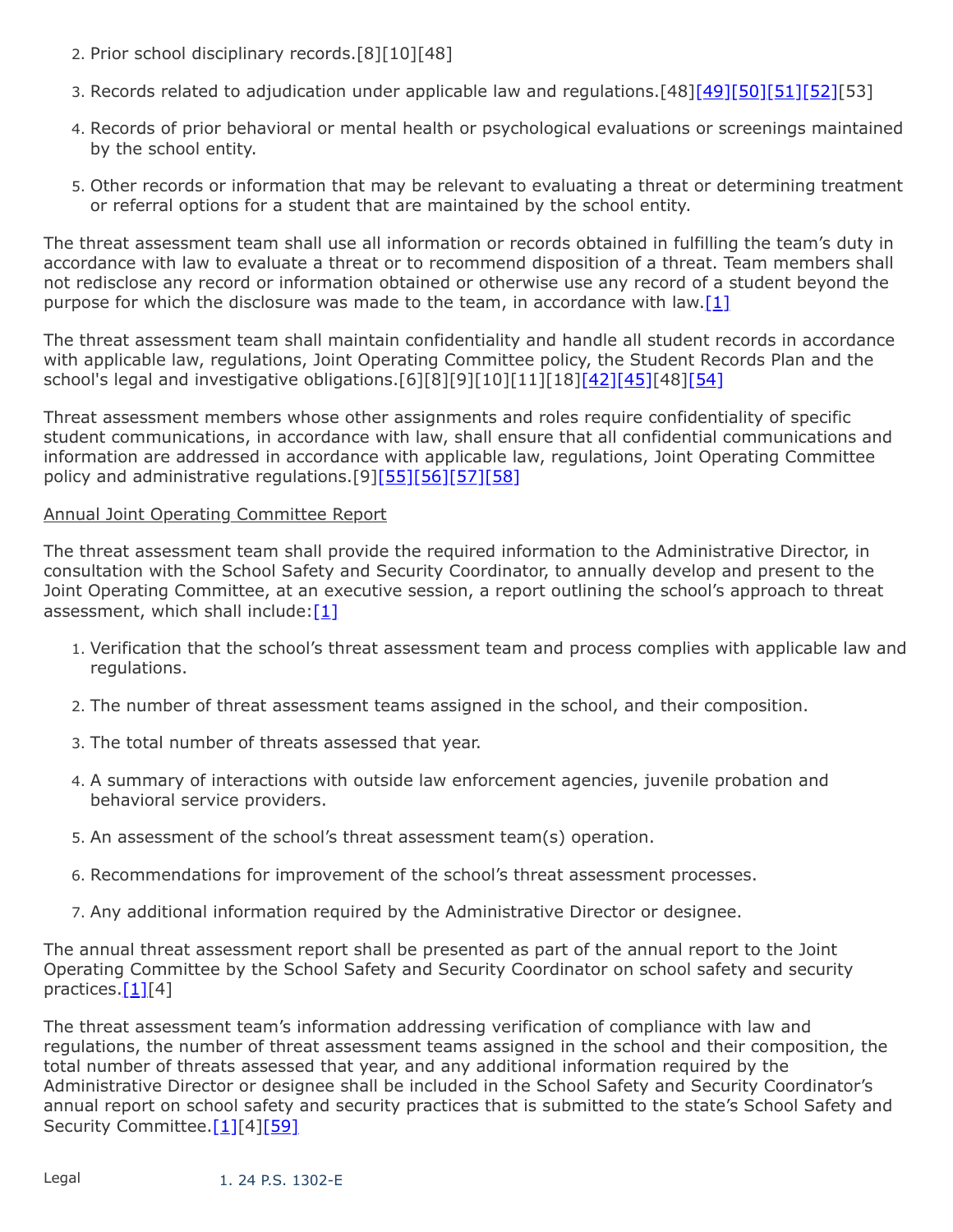- [2. 24 P.S. 1301-E](https://www.legis.state.pa.us/cfdocs/legis/LI/uconsCheck.cfm?txtType=HTM&yr=1949&sessInd=0&smthLwInd=0&act=14&chpt=13E&sctn=1&subsctn=0)
- 3. Pol. 832
- 4. Pol. 805.2
- 5. Pol. 103
- 6. Pol. 236
- 7. Pol. 805
- 8. Pol. 113.3
- 9. Pol. 207
- 10. Pol. 216
- 11. Pol. 819
- [12. 24 P.S. 1205.2](http://www.legis.state.pa.us/cfdocs/legis/LI/uconsCheck.cfm?txtType=HTM&yr=1949&sessInd=0&smthLwInd=0&act=14&chpt=12&sctn=5&subsctn=2)
- [13. 24 P.S. 1205.5](http://www.legis.state.pa.us/cfdocs/legis/LI/uconsCheck.cfm?txtType=HTM&yr=1949&sessInd=0&smthLwInd=0&act=14&chpt=12&sctn=5&subsctn=5)
- [14. 24 P.S. 1310-B](https://www.legis.state.pa.us/cfdocs/legis/LI/uconsCheck.cfm?txtType=HTM&yr=1949&sessInd=0&smthLwInd=0&act=14&chpt=13B&sctn=10&subsctn=0)
- 15. Pol. 333
- 16. Pol. 104
- 17. Pol. 105.1
- 18. Pol. 249
- 19. Pol. 805.1
- [20. 23 Pa. C.S.A. 6311](http://www.legis.state.pa.us/cfdocs/legis/LI/consCheck.cfm?txtType=HTM&ttl=23&div=0&chpt=63&sctn=11&subsctn=0)
- 21. Pol. 806
- 22. Pol. 247
- 23. Pol. 252
- 24. Pol. 226
- 25. Pol. 103.1
- 26. Pol. 113
- 27. Pol. 113.1
- 28. Pol. 113.2
- 29. Pol. 146
- 30. Pol. 218
- 31. Pol. 218.1
- 32. Pol. 218.2
- 33. Pol. 233
- 34. Pol. 709
- [35. 22 PA Code 10.2](http://pacodeandbulletin.gov/Display/pacode?file=/secure/pacode/data/022/chapter10/s10.2.html&d=reduce)
- [36. 24 P.S. 1303-A](http://www.legis.state.pa.us/cfdocs/legis/LI/uconsCheck.cfm?txtType=HTM&yr=1949&sessInd=0&smthLwInd=0&act=14&chpt=13A&sctn=3&subsctn=0)
- [37. 35 P.S. 780-102](http://www.legis.state.pa.us/cfdocs/legis/LI/uconsCheck.cfm?txtType=HTM&yr=1972&sessInd=0&smthLwInd=0&act=64&chpt=0&sctn=2&subsctn=0)
- [38. 22 PA Code 10.21](http://pacodeandbulletin.gov/Display/pacode?file=/secure/pacode/data/022/chapter10/s10.21.html&d=reduce)
- [39. 22 PA Code 10.22](http://pacodeandbulletin.gov/Display/pacode?file=/secure/pacode/data/022/chapter10/s10.22.html&d=reduce)
- [40. 24 P.S. 1302.1-A](http://www.legis.state.pa.us/cfdocs/legis/LI/uconsCheck.cfm?txtType=HTM&yr=1949&sessInd=0&smthLwInd=0&act=14&chpt=13A&sctn=2&subsctn=1)
- [41. 22 PA Code 10.25](http://pacodeandbulletin.gov/Display/pacode?file=/secure/pacode/data/022/chapter10/s10.25.html&d=reduce)
- [42. 20 U.S.C. 1232g](http://www.law.cornell.edu/uscode/text/20/1232g)